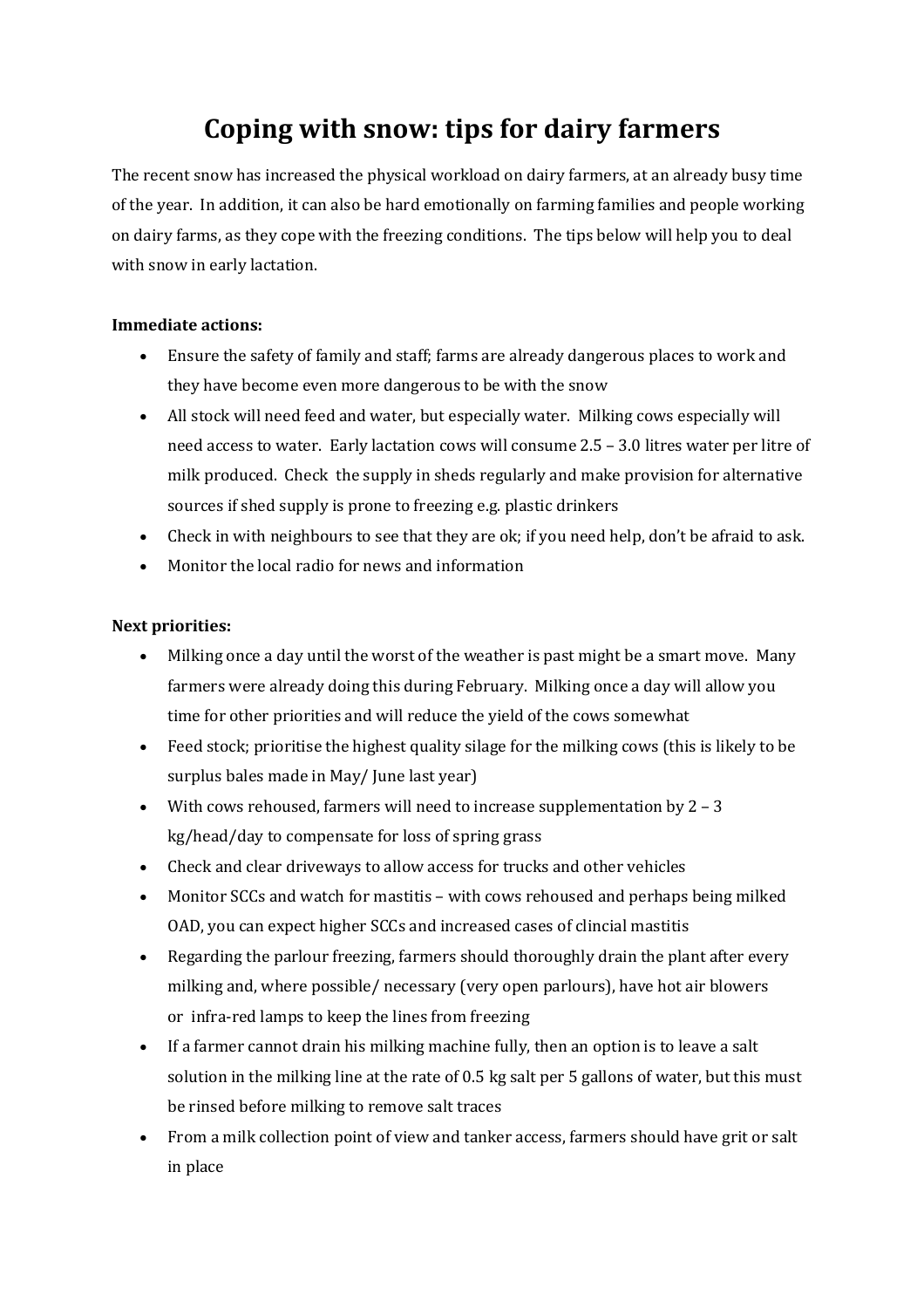- o But there will have been very few collections (if any) on Friday; processors are saying that they will resume collections as soon as it is safe to do so, but that it may take a few days to work through the backlog
- o Keep in touch with your milk processor for updates
- Sloped/high traffic yard areas for stock should be cleaned in advance of snow and treated with salt; focus on keeping the areas where the cows walk clear of snow

## **After the snow melts:**

- Once the snow melts, cows can return to grass and more normal levels of supplementation.
- Paddocks will be wet once the snow melts so you have to be prepared to graze drier paddocks, with good access, and lower covers.
- Growth is behind target and recovery of paddocks grazed in February has been poor. So it is now likely that the end of the first rotation will have to be delayed by 5 to 7 days.

### **Looking after yourself:**

- Make sure to wrap up well when outside
- Keep your mobile phone charged and with you at all times
- If you get wet, change your clothes when you get inside
- Eat well, drink plenty of fluids and get some rest; you will make better decisions when rested and fed
- Take help if offered…and help others if you can.

## **If short of concentrates (meal bin close to empty and no chance of a delivery)**

 Prioritise available concentrates to milking cows and withdraw from other (nonpriority) stock

## **If running short of fodder**

- Neighbours may be able to help in the short-term…but fodder is begininng to get tight on some dairy farms
- Best to stretch available fodder by feeding some additional concentrates
- Be ready to get milking cows and youngstock to grass once the snow melts and the conditions allow

## **If you have to store milk (bulk tank full and no chance of a collection)**